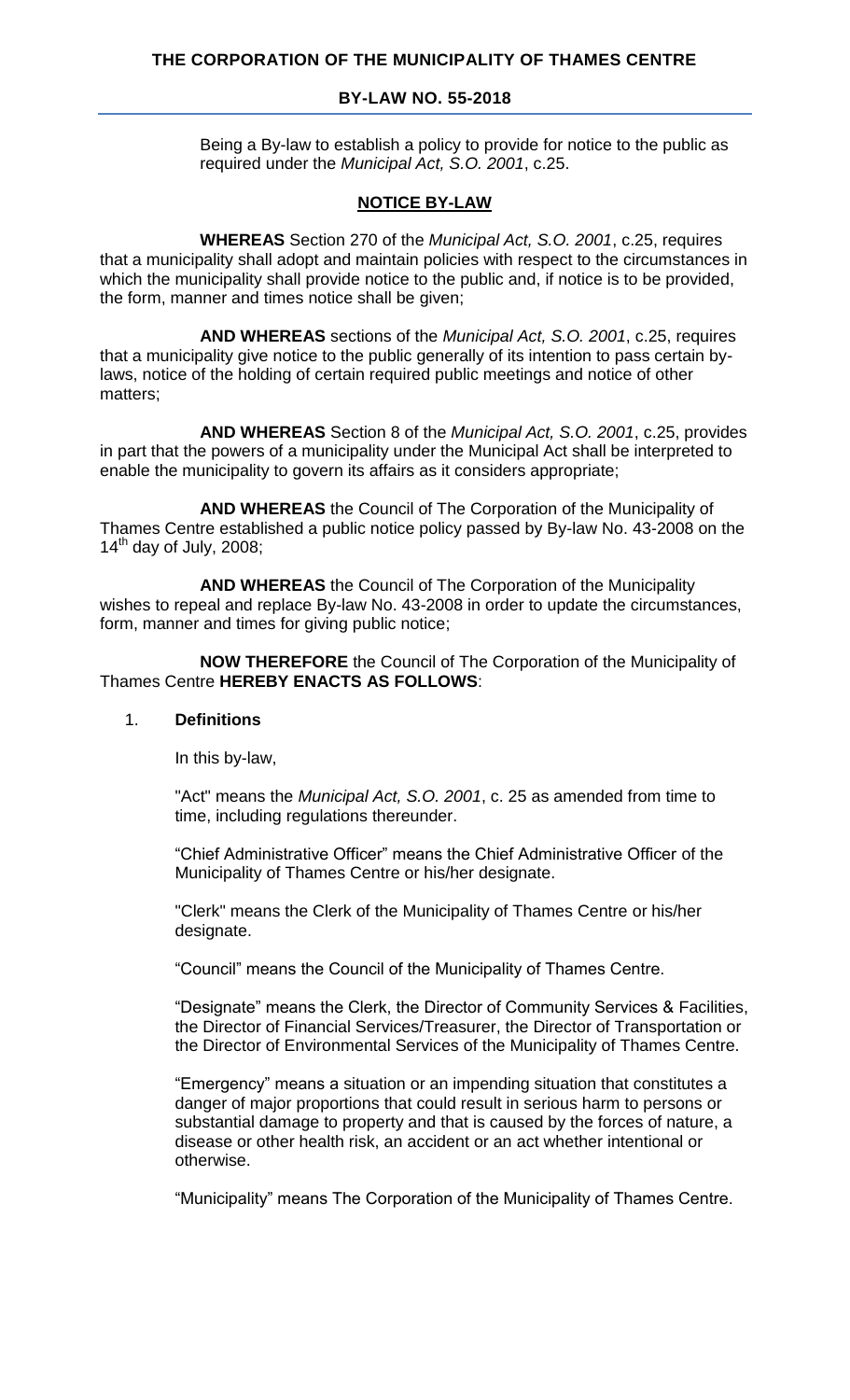"Newspaper" means a printed publication in sheet form, intended for general circulation, published regularly at intervals of one week or less consisting in great part of news of current events of general interest and sold to the public and to regular subscribers that in the opinion of the Clerk has such circulation within the Municipality of Thames Centre as to provide reasonable notice to those affected by or interested in closing of road allowances or sale of municipal land.

"Notice" means a written, printed, or posted notification or announcement.

"Public Meeting" means a meeting open to the public.

"Published" means published in a daily or weekly newspaper that, in the opinion of the Clerk, has such circulation within the municipality as to provide reasonable notice to those affected thereby, and "publication" has a corresponding meaning.

"Website" means the official website of the Municipality of Thames Centre which address is [www.thamescentre.on.ca.](http://www.thamescentre.on.ca/)

## 2. **Application**

- 2.1 Where the municipality is required to give public notice or notice to other parties pursuant to a provision of the Municipal Act, or where Council deems it appropriate to prescribe notice to the public or other parties, notice shall be given in a form and manner and to the individuals described in Schedule 'A' attached hereto.
- 2.2 A public notice given under the provisions of clause 2.1 of this bylaw, utilizing the municipal website, shall be sufficient even if the Municipality of Thames Centre website is not accessible at all times during the public notice period.
- 2.3 Notwithstanding the provisions of this by-law to the contrary, clause 2.1 shall not be applicable where:
	- a. the *Municipal Act*, or another Act or regulations prescribe specific notice requirements; or
	- b. the Council of the Municipality of Thames Centre directs that public notice be given in the manner different from the public notice provisions of clause 2.1.
- 2.4 Unless otherwise prescribed in the Act or its regulations, where notice of intention to pass a by-law or notice of a public meeting is required to be given, the form of the notice shall include the following information:
	- a. The purpose and effect of the proposed by-law, or a description of the purpose of the public meeting;
	- b. The date, time and location of the meeting to consider the proposed by-law, or the public meeting;
	- c. Where the proposed by-law or purpose of the meeting is related to specific lands within the municipality, a key map showing the affected lands; and
	- d. The name and address of the person who will receive written comments on the issue that is the subject of the proposed bylaw or public meeting and the deadline for receiving such comments.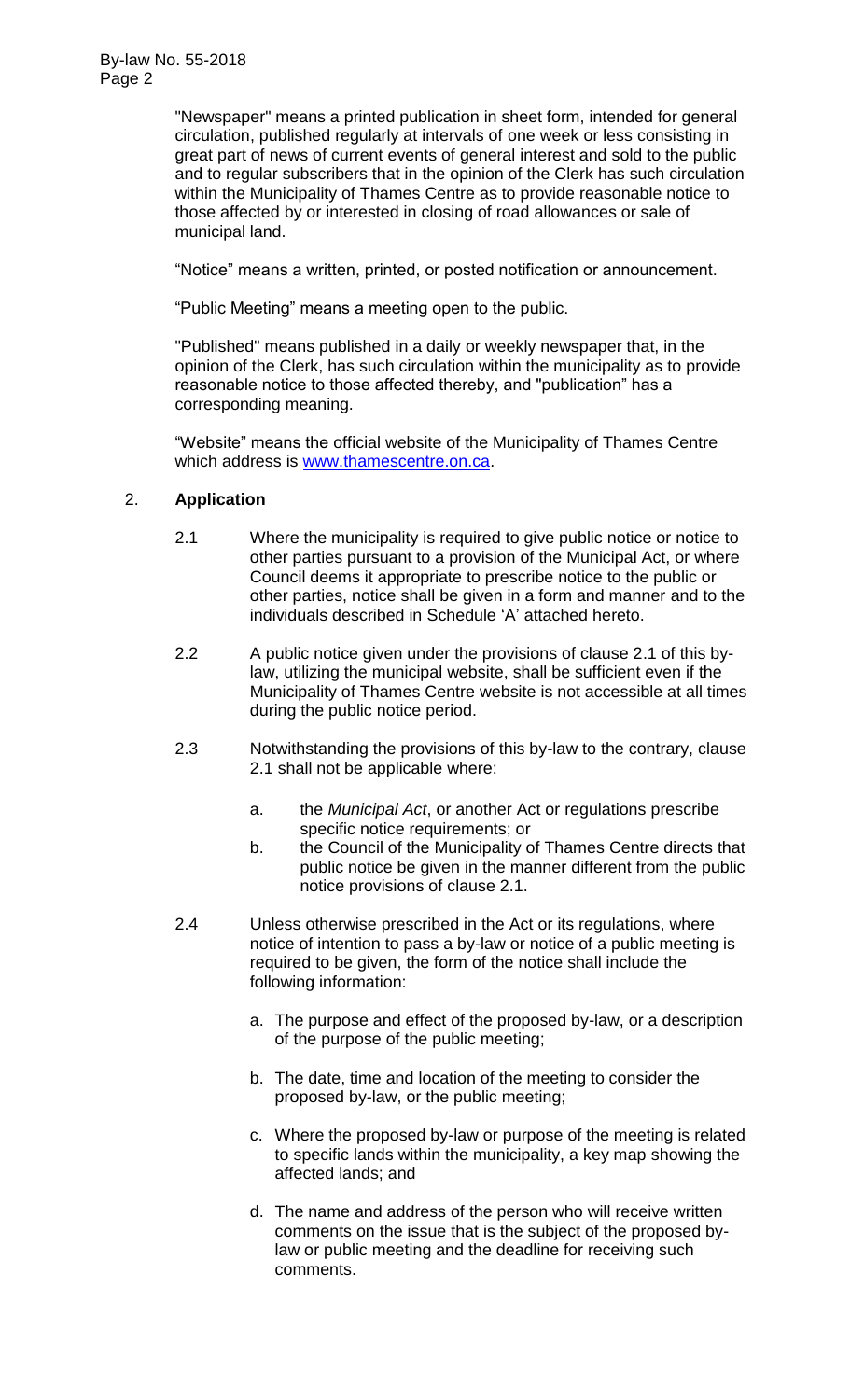- 2.5 Notwithstanding clause 2.4 above, the form of Notice of Intent for closing of highways and road allowances and disposition of land on which they are situated shall be at the discretion of the Clerk but shall as a minimum contain:
	- a. a general description of the subject matter;
	- b. an explanation of the proposed by-law;
	- c. if land is to be disposed of, the proposed transferee and proposed terms of transfer, if known;
	- d. the date, time and location of the Council meeting at which the subject matter will be considered;
	- e. identification of the authority for the proposed by-law;
	- f. a key map or other description of any lands affected by the proposal;
	- g. where the matter relates to a defined location, sufficient particulars of the location to identify generally, such as reference to a municipal address or street intersection or a legal description or plan;
	- h. a statement indicating the municipal addresses of the affected abutting properties;
	- i. instructions on obtaining any additional information which may be made available by the municipality;
	- j. a deadline for submission of comments to the Municipality which deadline shall not be greater than 7 days prior to the scheduled Council meeting; and
	- k. the manner in which comments on the proposed by-law may be submitted to the municipality, including the name, title and address of the person to whom comments may be submitted.

Where the proposed by-law or by-laws are intended to accomplish more than one of the objectives indicated in this paragraph (e.g. closing and/or disposing of Surplus Land) separate Notices of Intent are not required, provided the Notice clearly identifies each objective and it is proposed that all matters shall be dealt with, at first instance, at the same meeting.

- 2.6 Nothing in this policy shall prevent the Clerk from using additional means of notice or providing for a longer notice period.
- 2.7 The requirement of the Municipal Act to provide public notice shall be deemed to be fulfilled upon completion of the action method to give notice in a form and manner shown on Schedule 'A'.
- 2.8 Notwithstanding paragraph 2.9, where notice is not required to be given under the Municipal Act or any other Act and where such notice does not strictly comply with the provisions hereof, but would substantially inform a reasonable person of the subject matter to which the notice relates, the notice shall be deemed to be adequate and in compliance with this policy.
- 2.9 No notice shall be required under this policy where the provision of notice will interfere with the ability of Council to conduct business with respect to a matter permitted for a *closed session* under the *Municipal Act*.
- 2.10 If a matter is deferred at a Council meeting in respect of which notice has been given and is considered at a subsequent Council meeting, no additional notice is required, except where the *Municipal Act* or other Provincial Statute(s) provides otherwise, or Council directs otherwise.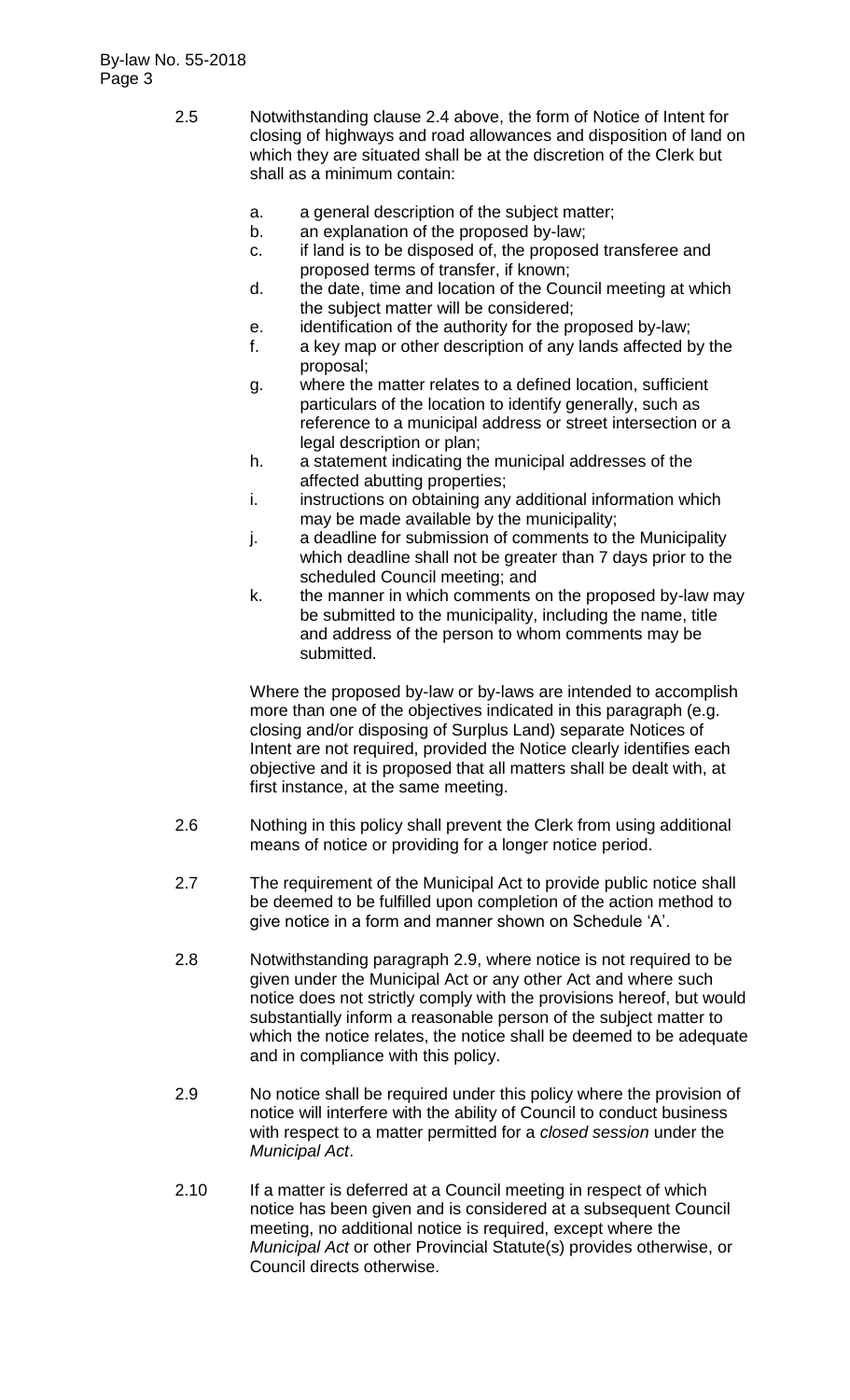By-law No. 55-2018 Page 4

> 2.11 If a matter arises, which, in the opinion of the Chief Administrative Officer or his/her designate, is considered to be of an urgent or time sensitive nature, or which could affect the health, safety or wellbeing of the residents of the Municipality of Thames Centre, or if an Emergency is declared, or if so advised by a Provincial Ministry, the notice requirements of this by-law may be waived and the Clerk shall make his/her best efforts to provide as much notice as is reasonable under the circumstances.

#### 3. **Short Title**

This By-law may be cited as the "Notice By-law".

## 4. **Repeal**

By-law No. 43-2008, passed on the  $14<sup>th</sup>$  day of July, 2008, is hereby repealed.

## 5. **Effective Date**

This by-law shall come into force and take effect on its final passing.

# **READ** a **FIRST** and **SECOND** time this 25<sup>th</sup> day of June, 2018.

## **READ** a THIRD time and FINALLY PASSED this 25<sup>th</sup> day of June, 2018.

Original signed by:

\_\_\_\_\_\_\_\_\_\_\_\_\_\_\_\_\_\_\_\_\_\_ Mayor, J. Maudsley

Original signed by:

Clerk, M. Alexander

\_\_\_\_\_\_\_\_\_\_\_\_\_\_\_\_\_\_\_\_\_\_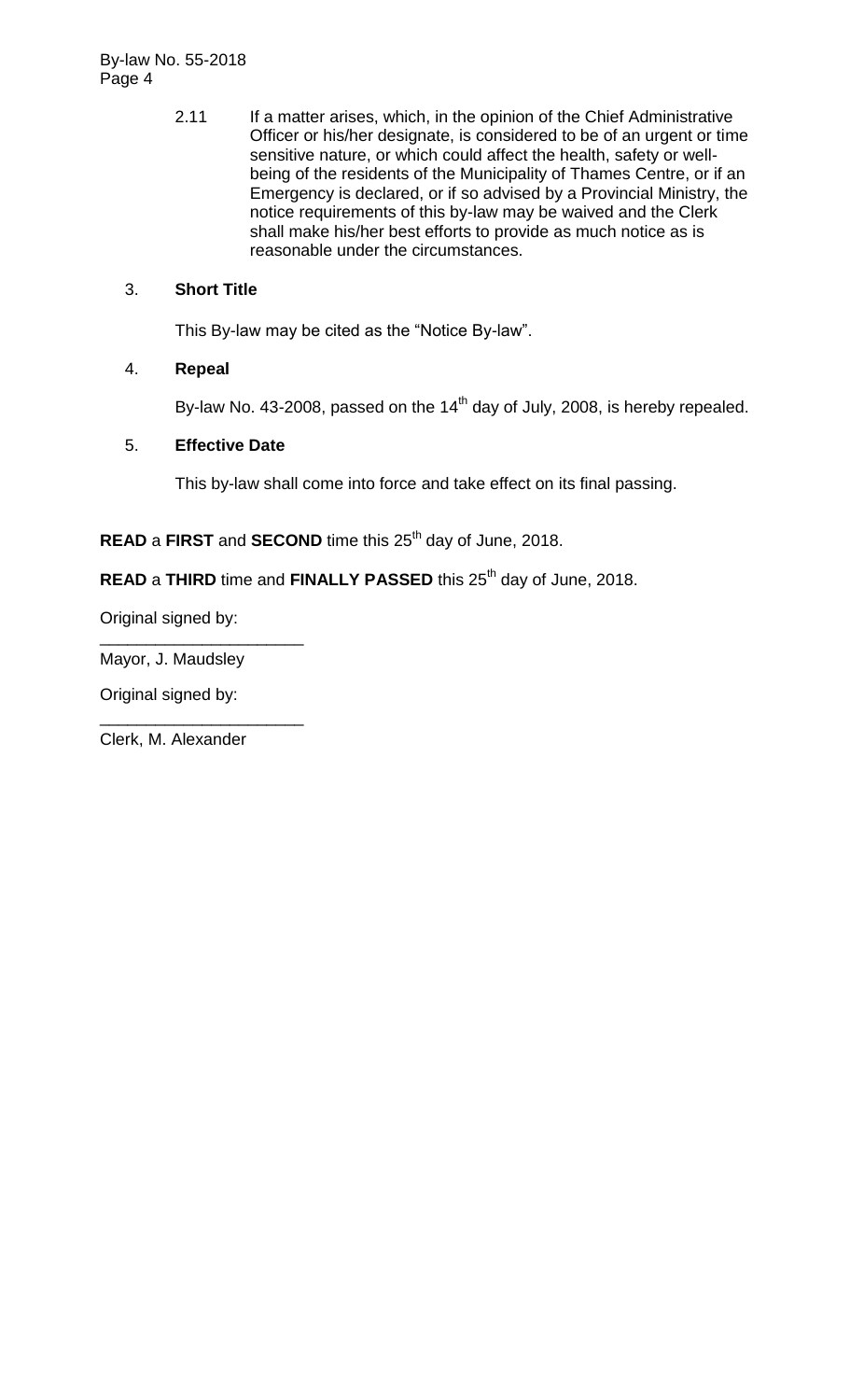#### **SCHEDULE 'A' TO BY-LAW NO. 55-2018**

#### **NOTICE PROVISIONS**

| <b>Section of Municipal Act/</b>                                                                                                         | <b>Requirement in the Act</b>                                                                                                              | <b>Policy</b>                                                                                                                                                                                                                                                                                                                                                                                                                                                                                                                                                                                                                                                                                                                                                             |
|------------------------------------------------------------------------------------------------------------------------------------------|--------------------------------------------------------------------------------------------------------------------------------------------|---------------------------------------------------------------------------------------------------------------------------------------------------------------------------------------------------------------------------------------------------------------------------------------------------------------------------------------------------------------------------------------------------------------------------------------------------------------------------------------------------------------------------------------------------------------------------------------------------------------------------------------------------------------------------------------------------------------------------------------------------------------------------|
| <b>Subject Matter</b>                                                                                                                    |                                                                                                                                            |                                                                                                                                                                                                                                                                                                                                                                                                                                                                                                                                                                                                                                                                                                                                                                           |
| Section 34<br><b>Highway Closing Procedures -</b><br><b>Highway and Road Allowance</b><br>Closing and Sale of Resulting<br>Surplus Lands | No public notice requirement                                                                                                               | Notice of Intent of the proposed by-law shall be sent by registered mail at least 14<br>calendar days prior to the scheduled Council meeting to the following individuals or<br>entities:<br>• property owners and agencies owning property abutting the portion of the<br>highway or road allowance that will be closed;<br>in the case of the closure of an unopened road allowance, property owners<br>and agencies owning property abutting portions of the affected road<br>allowance that are not being closed, if the closure will leave those property<br>owners or agencies with no frontage on and alternate access to a highway;<br>any abutting municipality, where applicable;<br>the fire department and any emergency services servicing the municipality; |
|                                                                                                                                          |                                                                                                                                            | and<br>where the highway or road allowance runs across or abuts lands under the<br>jurisdiction of a conservation authority, the affected conservation authority.<br>At least 14 calendar days prior to the scheduled Council Meeting, Notice of Intent of<br>the proposed by-law shall also be provided by:<br>Publishing once in a newspaper having general circulation within the<br>municipality;<br>Posting on the municipal website.                                                                                                                                                                                                                                                                                                                                |
|                                                                                                                                          |                                                                                                                                            | At least 14 calendar days prior to the scheduled Council Meeting, Notice of Intent to<br>sell or dispose of lands declared to be Surplus Lands due to closing of highway or<br>road allowance shall be provided by:<br>Publishing once in a newspaper having general circulation within the<br>municipality;<br>Posting on the municipal website.                                                                                                                                                                                                                                                                                                                                                                                                                         |
| Section 48<br><b>Specific Municipal Powers -</b><br>Naming or Change Name of<br><b>Private Road - Notice</b>                             | A local municipality may name or change the name of a private<br>road after giving public notice of its intention to pass the by-law.      | Notice of intent to be provided to persons and agencies directly affected at least one<br>(1) week prior to enactment of the by-law by:<br>Publishing once in a newspaper having general circulation within the<br>municipality;<br>Posting on the municipal website.                                                                                                                                                                                                                                                                                                                                                                                                                                                                                                     |
| Section 81(3)<br><b>Public Utilities - Notice</b>                                                                                        | A municipality shall provide reasonable notice of the proposed shut-<br>off to the owners and occupants of the land by personal service or | Notice of the proposed shut-off to be provided by personal service or prepaid first<br>class mail or by posting notice on the land in a conspicuous place at least one (1)                                                                                                                                                                                                                                                                                                                                                                                                                                                                                                                                                                                                |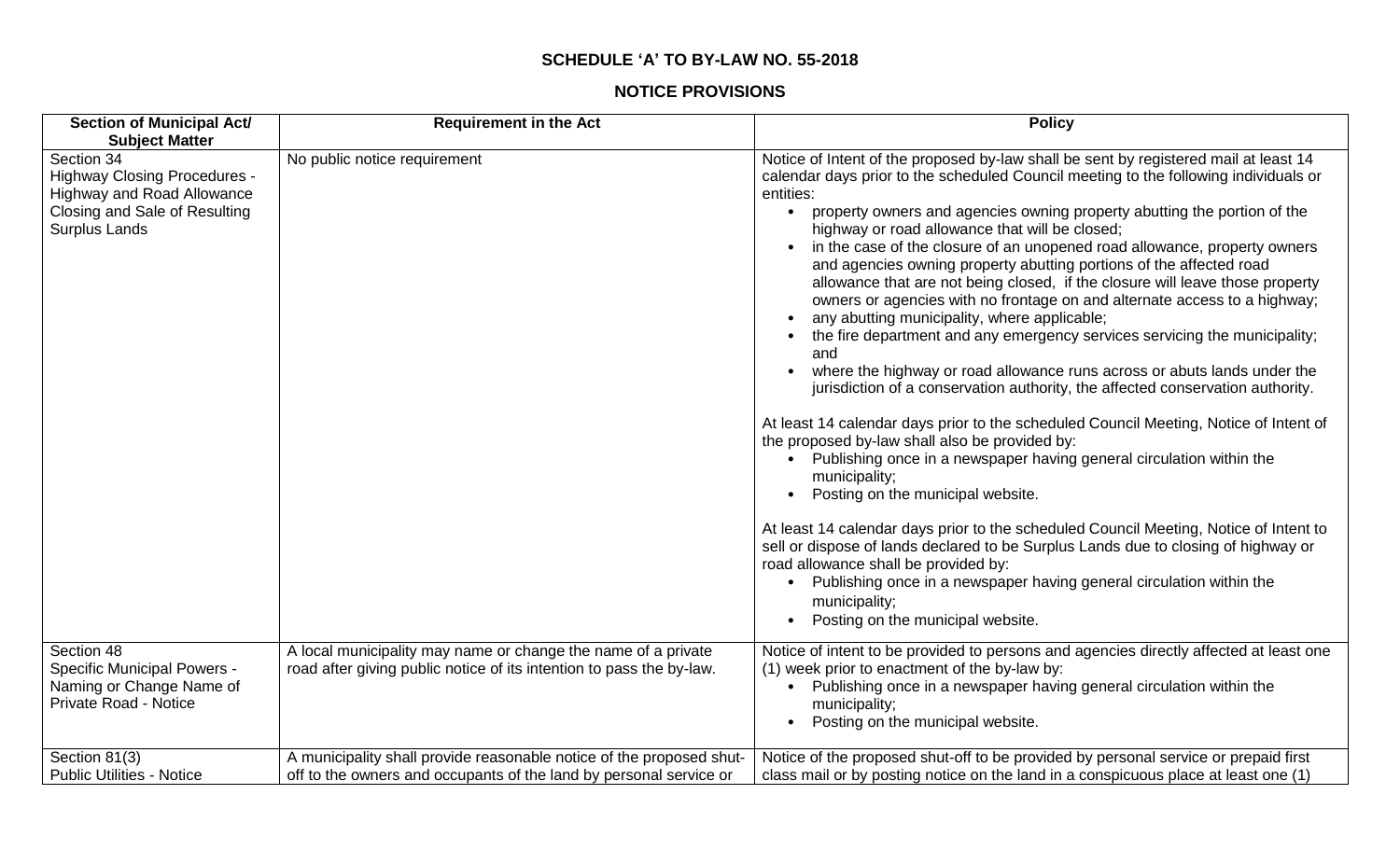|                                                                                                                                                       | prepaid mail or by posting the notice on the land in a conspicuous<br>place.                                                                                                                                                                                                                                                                                                                                                                                                                                                                                 | week in advance if possible.                                                                                                                                                                                                                                                                                                                                                                                                                                                                                      |
|-------------------------------------------------------------------------------------------------------------------------------------------------------|--------------------------------------------------------------------------------------------------------------------------------------------------------------------------------------------------------------------------------------------------------------------------------------------------------------------------------------------------------------------------------------------------------------------------------------------------------------------------------------------------------------------------------------------------------------|-------------------------------------------------------------------------------------------------------------------------------------------------------------------------------------------------------------------------------------------------------------------------------------------------------------------------------------------------------------------------------------------------------------------------------------------------------------------------------------------------------------------|
| Section 110(5)<br><b>Economic Development</b><br>Services - Agreements for<br><b>Municipal Capital Facilities -</b><br>Notice of By-law               | Upon the passing of a by-law permitting a municipality to enter into<br>an agreement under this section, the Clerk of the municipality shall<br>give written notice of the by-law to the Minister of Finance.                                                                                                                                                                                                                                                                                                                                                | Written notice to the Minister of Finance by prepaid first class mail within 10 calendar<br>days of the passing of the by-law.                                                                                                                                                                                                                                                                                                                                                                                    |
| Section 110(8)<br><b>Economic Development</b><br>Services - Agreements for<br><b>Municipal Capital Facilities -</b><br>Notice of Tax Exemption By-Law | Upon the passing of a by-law under subsection 110(6), the Clerk of<br>the municipality shall give written notice of the contents of the by-<br>law to:<br>The assessment corporation;<br>The Clerk of any other municipality that would, but for<br>the by-law, have had the authority to levy rates on the<br>assessment for the land exempted by the by-law; and<br>The secretary of any school board if the area of jurisdiction<br>of the board includes the land exempted by the by-law.                                                                | Written notice to be provided by prepaid first class mail immediately upon passing of<br>the By-Law to all persons identified by the Act as requiring notice.                                                                                                                                                                                                                                                                                                                                                     |
| Section 173(3)<br>Municipal Restructuring -<br>Proposal to Restructure -<br>Consultation                                                              | Before the Council of a municipality votes on whether to support or<br>oppose a restructuring proposal, the Council shall or may, as<br>applicable, do the following things when the proposal is being<br>developed or after it is developed:<br>Council shall consult with the public by giving notice, and by<br>holding, at least one public meeting;<br>Council shall consult with such persons or bodies as the<br>Minister may prescribe; and,<br>Council may consult with such other persons and bodies as<br>the municipality considers appropriate. | Notice of public meeting to be provided at least one (1) week prior to the meeting by:<br>Publishing once in a newspaper having general circulation within the<br>municipality;<br>Posting on the municipal website.<br>Notice to be provided by personal service or prepaid first class mail to those persons<br>who request further notice following the public meeting.<br>Notice to be provided as prescribed by the Minister.                                                                                |
| Section 187(3)<br>Change of Name - Change of<br>Name of Municipality -<br>Notification                                                                | Notice and public meeting not required.<br>A municipality that passes a by-law changing its name shall send a<br>copy of the by-law to the Director of Titles appointed under the Land<br>Titles Act and to the Minister promptly after its passage.                                                                                                                                                                                                                                                                                                         | Notice of public meeting to be provided at least one (1) week prior to the meeting by:<br>Publishing once in a newspaper having general circulation within the<br>municipality;<br>Posting on the municipal website.<br>Notice to be provided by personal service or prepaid first-class mail to those persons<br>who request further notice following the public meeting.<br>A copy of the by-law to be provided by prepaid first class mail to the Director of Titles<br>and to the Minister once it is passed. |
| Section 204(1), 206, 210(1)<br><b>Business Improvement Areas</b>                                                                                      | A local municipality may designate an area as an improvement area<br>and may establish a board of management.                                                                                                                                                                                                                                                                                                                                                                                                                                                |                                                                                                                                                                                                                                                                                                                                                                                                                                                                                                                   |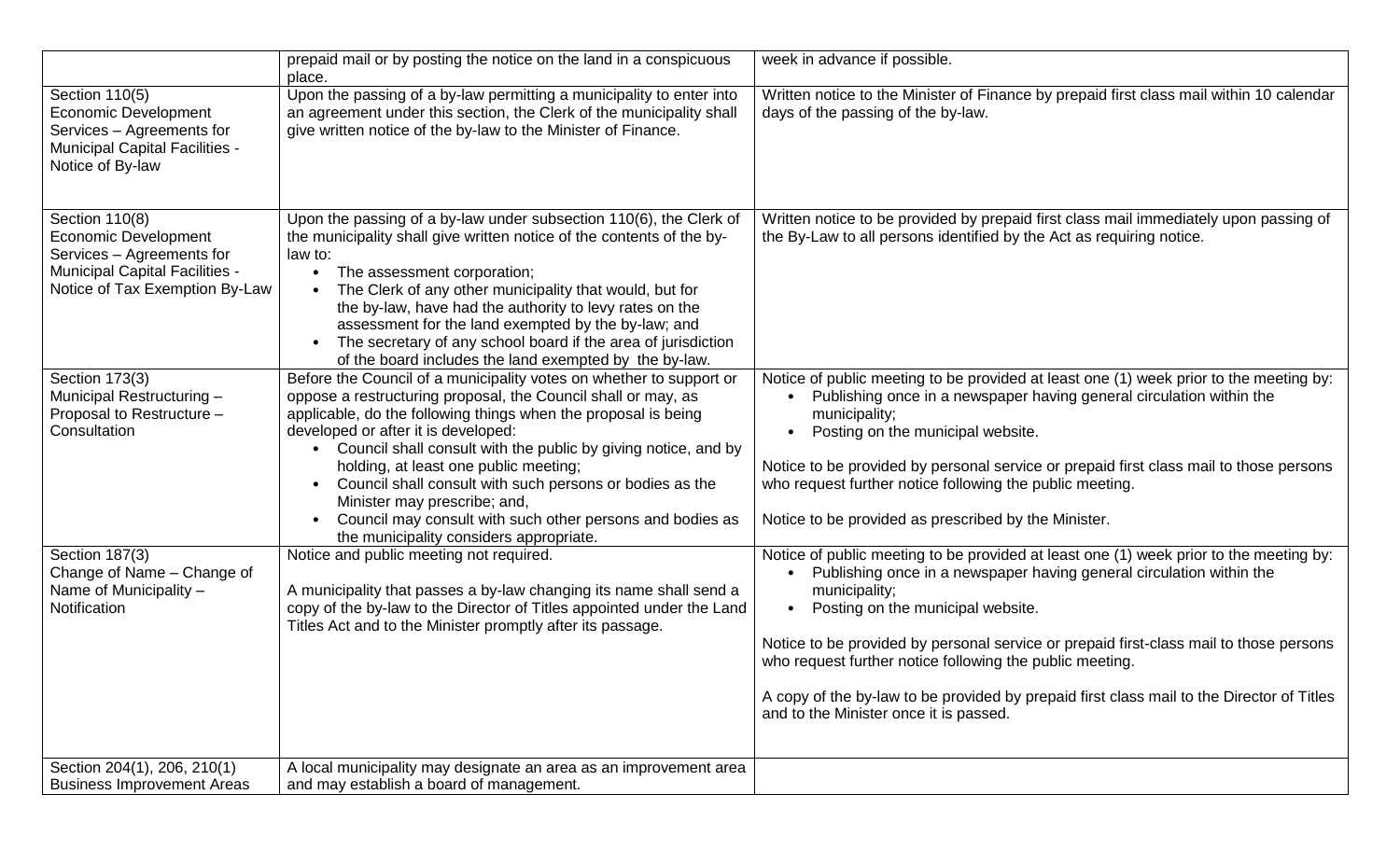|                                                                    | A Board of Management shall give reasonable notice to the general<br>membership of the improvement area of a meeting to hold a vote<br>under clause 204(3)(b) or for the purposes of discussion under<br>subsection 205(1).                                                                                                                                                                                                                                                                                                                                                                                                                     | Notice to be provided by personal service or prepaid first class mail to the general<br>membership of the improvement area at least one (1) week prior to the meeting.                                                                                                                                                                                |
|--------------------------------------------------------------------|-------------------------------------------------------------------------------------------------------------------------------------------------------------------------------------------------------------------------------------------------------------------------------------------------------------------------------------------------------------------------------------------------------------------------------------------------------------------------------------------------------------------------------------------------------------------------------------------------------------------------------------------------|-------------------------------------------------------------------------------------------------------------------------------------------------------------------------------------------------------------------------------------------------------------------------------------------------------------------------------------------------------|
|                                                                    | Before passing a by-law under subsection 204(1), clause 208(2)(b),<br>subsection 208(3) or section 209, notice of the proposed by-law<br>shall be sent by prepaid mail to the board of management of the<br>improvement area, if any, and to every person who, on the last<br>returned assessment roll, is assessed for rateable property that is in<br>a prescribed business property class which it is located,<br>Where the improvement area already exists, in the<br>improvement area and in any geographic area the<br>proposed by-law would add to the improvement area;<br>and,<br>Where a new improvement area would be created by the | Notice of the proposed by-law to be provided by prepaid first class mail at least one<br>(1) week prior to the passage of the by-law to the board of management of the<br>improvement area (existing, or proposed, as the case may be) and to every person<br>assessed for rateable property within the improvement area.                             |
|                                                                    | proposed by-law, in the proposed improvement area.                                                                                                                                                                                                                                                                                                                                                                                                                                                                                                                                                                                              |                                                                                                                                                                                                                                                                                                                                                       |
| Section 211(1)<br>Business Improvement Areas -<br>Repeal of By-law | Council shall give notice in accordance with subsection 210(1)<br>of a proposed by-law to repeal a by-law under subsection 204(1) if<br>the municipality has received:<br>A resolution from the board of management requesting the<br>repeal; or,<br>A request for the repeal signed by persons who are<br>responsible for at least one-third of the taxes levied for<br>purposes of the general local municipality levy on rateable<br>property in all prescribed business property classes in the<br>improvement area.                                                                                                                        | Notice to be provided by personal service or prepaid first class mail within sixty (60)<br>days after receiving the resolution or request; and at least one (1) week prior to the<br>passing of the by-law to the board of management of the business improvement area<br>and every person assessed to rateable property within the improvement area. |
| Section 217                                                        | Notice and public meeting not required.                                                                                                                                                                                                                                                                                                                                                                                                                                                                                                                                                                                                         | If Council wishes to hold a public meeting, notice to be provided at least one (1) week                                                                                                                                                                                                                                                               |
| Changes to Council -                                               |                                                                                                                                                                                                                                                                                                                                                                                                                                                                                                                                                                                                                                                 | prior to the meeting by:                                                                                                                                                                                                                                                                                                                              |
| Composition of Council of local<br>Municipality - Local            |                                                                                                                                                                                                                                                                                                                                                                                                                                                                                                                                                                                                                                                 | Publishing once in a newspaper having general circulation within the<br>municipality;<br>Posting on the municipal website.                                                                                                                                                                                                                            |
| Section 222(1), (3), (5)                                           | Notice and public meeting not required.                                                                                                                                                                                                                                                                                                                                                                                                                                                                                                                                                                                                         | If Council wishes to hold a public meeting, notice to be provided at least one (1) week                                                                                                                                                                                                                                                               |
| Establishment of Wards - Notice                                    |                                                                                                                                                                                                                                                                                                                                                                                                                                                                                                                                                                                                                                                 | prior to the meeting by:                                                                                                                                                                                                                                                                                                                              |
|                                                                    | Without limiting sections 9, 10, and 11, those sections authorize a                                                                                                                                                                                                                                                                                                                                                                                                                                                                                                                                                                             | Publishing once in a newspaper having general circulation within the                                                                                                                                                                                                                                                                                  |
|                                                                    | municipality to divide or redivide the municipality into wards or to                                                                                                                                                                                                                                                                                                                                                                                                                                                                                                                                                                            | municipality                                                                                                                                                                                                                                                                                                                                          |
|                                                                    | dissolve existing wards.                                                                                                                                                                                                                                                                                                                                                                                                                                                                                                                                                                                                                        | Posting on the municipal website                                                                                                                                                                                                                                                                                                                      |
|                                                                    | Within 15 days after a by-law described in subsection 222(1) is                                                                                                                                                                                                                                                                                                                                                                                                                                                                                                                                                                                 | Notice to be provided by personal service or prepaid first class mail to those persons                                                                                                                                                                                                                                                                |
|                                                                    | passed, the Municipality shall give notice of the passing of the by-<br>law to the public specifying the last date for filing notice of appeal                                                                                                                                                                                                                                                                                                                                                                                                                                                                                                  | who request further notice following the public meeting.                                                                                                                                                                                                                                                                                              |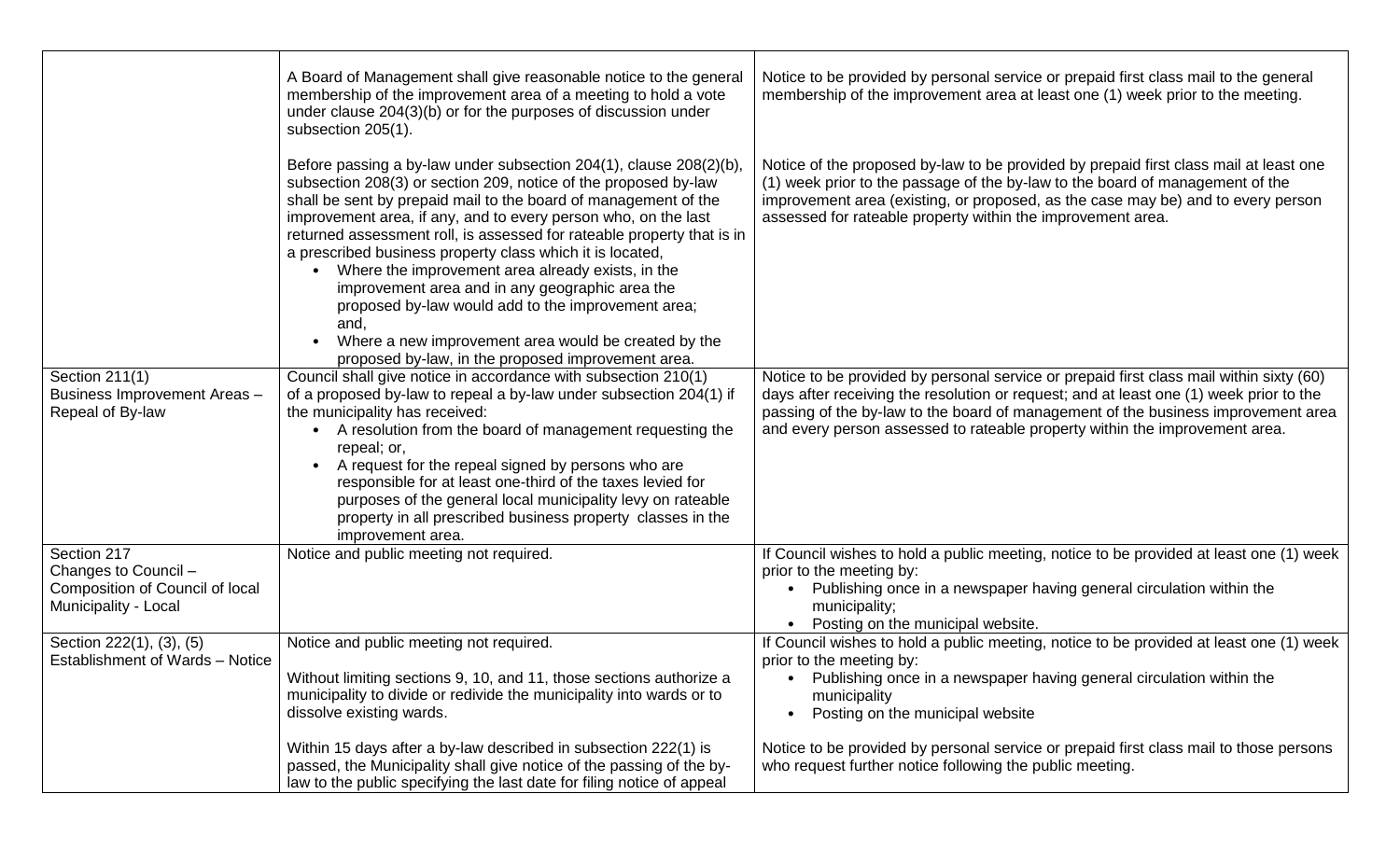|                                                                                                      | under subsection 222(4).<br>Within 15 days after the last day for filing a notice of appeal under<br>subsection 222(4), the Municipality shall forward any notices of<br>appeal to the Tribunal.                                                                                                                                                                                                                                                                                                                                                                                                                                                                                                                                                                                                                                         | Notice of the passing of the by-law to be provided not later than fifteen (15) days<br>following enactment by:<br>• Publishing once in a newspaper having general circulation within the<br>municipality;<br>Personal service or prepaid first class mail to those persons who have<br>requested notice;<br>Posting on the municipal website.<br>Notices of Appeal of the by-law to be provided to the Tribunal by prepaid first class<br>mail not later than fifteen (15) days after the last day for filing a notice of appeal. |
|------------------------------------------------------------------------------------------------------|------------------------------------------------------------------------------------------------------------------------------------------------------------------------------------------------------------------------------------------------------------------------------------------------------------------------------------------------------------------------------------------------------------------------------------------------------------------------------------------------------------------------------------------------------------------------------------------------------------------------------------------------------------------------------------------------------------------------------------------------------------------------------------------------------------------------------------------|-----------------------------------------------------------------------------------------------------------------------------------------------------------------------------------------------------------------------------------------------------------------------------------------------------------------------------------------------------------------------------------------------------------------------------------------------------------------------------------------------------------------------------------|
| Section 238<br>Procedure By-law                                                                      | Notice not required.                                                                                                                                                                                                                                                                                                                                                                                                                                                                                                                                                                                                                                                                                                                                                                                                                     | Notice to be given to public by inclusion of a by-law on a Council agenda, which is<br>posted on the Municipality's website.                                                                                                                                                                                                                                                                                                                                                                                                      |
| Section 270<br>Adoption of Policies - Sale and<br>Other Disposition of Land                          |                                                                                                                                                                                                                                                                                                                                                                                                                                                                                                                                                                                                                                                                                                                                                                                                                                          | At least 14 calendar days prior to the scheduled Council Meeting, Notice of Intent to<br>sell or dispose of lands declared to be Surplus Lands shall be provided by:<br>Publishing once in a newspaper having general circulation within the<br>municipality;<br>Posting on the municipal website.<br>Contents of the Notice of Intent is outlined under the By-law to govern the sale of<br>surplus lands.                                                                                                                       |
| Section 291<br>Financial Administration - Multi-<br>Year Budget - Adoption                           | Notice not required.                                                                                                                                                                                                                                                                                                                                                                                                                                                                                                                                                                                                                                                                                                                                                                                                                     | Public notice to be provided at least once during the seven (7) days prior to the<br>adoption of the budget by:<br>Posting on the municipal website.                                                                                                                                                                                                                                                                                                                                                                              |
| Section 295(1)<br>Financial Administration -<br><b>Publication of Financial</b><br><b>Statements</b> | Within 60 days after receiving the audited financial statements of<br>the municipality for the previous year, the Treasurer of the<br>municipality,<br>shall publish in a newspaper having general circulation<br>(a)<br>in the municipality,<br>a copy of the audited financial statements, the<br>(i)<br>notes to the financial statements, the auditor's<br>report and the tax rate information for the<br>current and previous year as contained in the<br>financial review; or<br>a notice that the information described in<br>(ii)<br>subclause (i) will be made available at no cost<br>to any taxpayer or resident of the municipality<br>upon request; and<br>may provide the information described in subclause<br>(b)<br>(a) (i) or (ii) to such persons and in such other manner<br>as the Treasurer considers appropriate. | Public notice to be provided within sixty (60) days of receipt of the audited financial<br>statements by:<br>Publishing once in a newspaper having general circulation within the<br>municipality;<br>Posting on the municipal website.<br>If requested, the Treasurer shall provide a copy of the information to the taxpayer or<br>resident at no cost.                                                                                                                                                                         |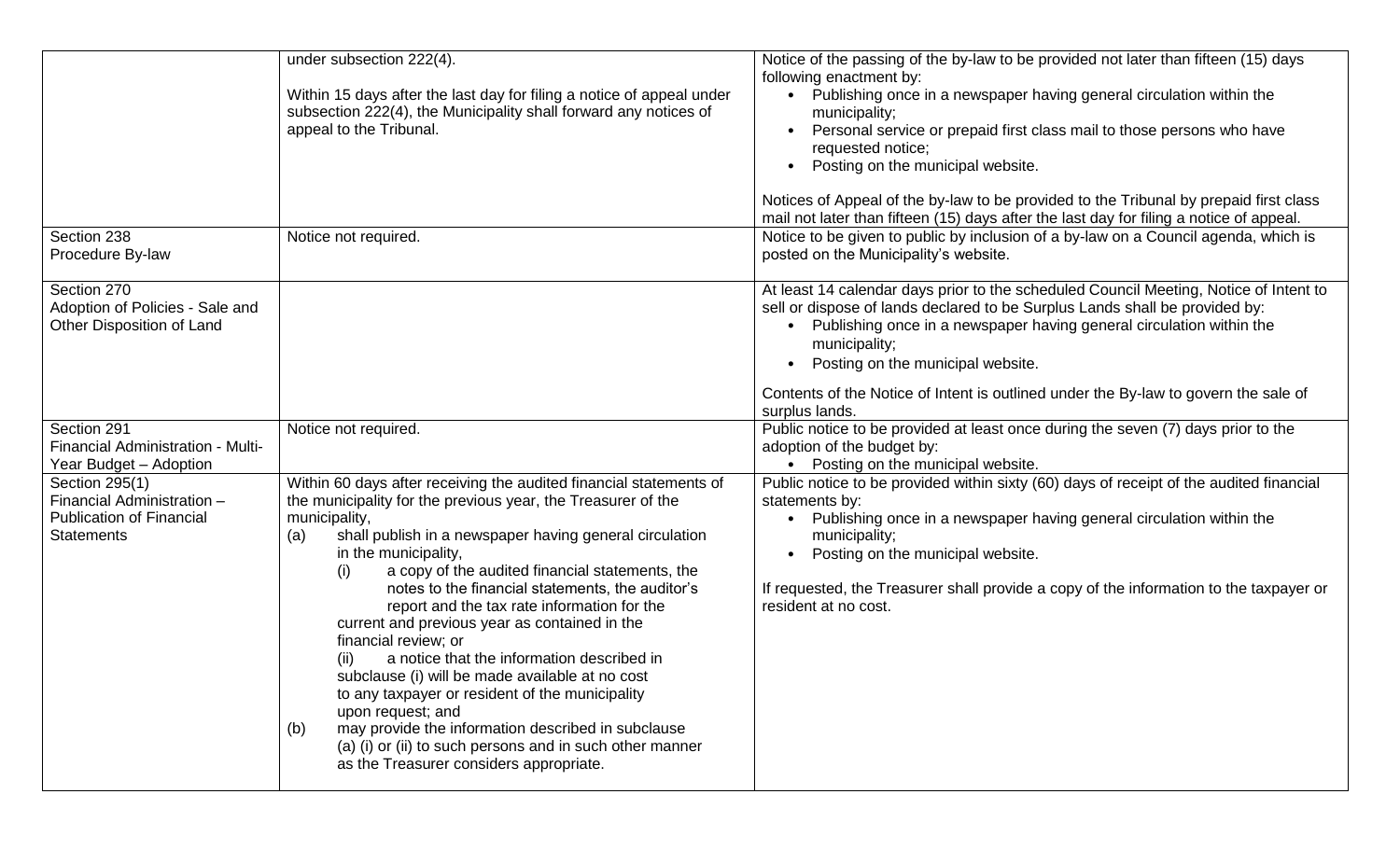|                                                          | If a request is made under subsection 295(1), the Treasurer shall                                                                      |                                                                                         |
|----------------------------------------------------------|----------------------------------------------------------------------------------------------------------------------------------------|-----------------------------------------------------------------------------------------|
|                                                          | provide a copy of the information to the taxpayer or resident at no                                                                    |                                                                                         |
|                                                          | cost.                                                                                                                                  |                                                                                         |
| Section 331(9)                                           | The local municipality shall mail to the owner of each eligible                                                                        | Personal notice to be provided by prepaid first class mail to the eligible property     |
| <b>Limitation on Taxes for Certain</b>                   | property the list of the comparable properties, and the determination                                                                  | owner the list of comparable properties and determination within sixty (60) days after  |
| Property Classes - Taxes on                              | made under subsection 331(2) with respect to that eligible property<br>within 60 days after the date the list is received by the local | receipt of the list from Municipal Property Assessment Corporation (MPAC).              |
| Eligible Properties -<br>Comparable Properties - List To | municipality.                                                                                                                          |                                                                                         |
| Be Mailed to Owner                                       |                                                                                                                                        |                                                                                         |
| Section 331(10)                                          | If the assessment corporation determines that there are no                                                                             | Personal notice to be provided by prepaid first class mail to the owner of the property |
| <b>Limitation on Taxes for Certain</b>                   | comparable properties with respect to an eligible property,                                                                            | within sixty (60) days after receipt of the notice from Municipal Property Assessment   |
| Property Classes - Taxes on                              | the assessment corporation shall give notice to the local<br>(a)                                                                       | Corporation (MPAC).                                                                     |
| Eligible Properties - No                                 | municipality of its determination; and                                                                                                 |                                                                                         |
| <b>Comparable Property</b>                               |                                                                                                                                        |                                                                                         |
|                                                          | the local municipality shall, within 60 days of receiving the<br>(b)                                                                   |                                                                                         |
|                                                          | notice under clause 331(10)(a), give notice to the owner of                                                                            |                                                                                         |
|                                                          | the property of the assessment corporation's determination                                                                             |                                                                                         |
|                                                          | and of the amount determined for the year or portion of the                                                                            |                                                                                         |
|                                                          | year under this Part.                                                                                                                  |                                                                                         |
| Section 343(1)                                           | The Treasurer shall send a tax bill to every taxpayer at least 21                                                                      | A tax bill to be sent to every taxpayer, be prepaid first class mail or electronic      |
| Tax Collection - Notice of Tax<br><b>Bill</b>            | days before any taxes shown on the tax bill are due.                                                                                   | transmission at least twenty-one (21) days before the taxes are due.                    |
| Section 348(1), (2), (3)                                 | The Treasurer shall by the last day in February in each year                                                                           | Once the position of every tax account has been determined, the Treasurer shall         |
| <b>Tax Collection - Determination</b>                    | determine the position of every tax account as of December 31 of                                                                       | provide personal notice by prepaid first class mail or electronic transmission to each  |
| of Tax Status - Notice                                   | the preceding year. On making the determination required by                                                                            | affected taxpayer. Notice may also be sent with tax bill.                               |
|                                                          | subsection 348(1), the Treasurer shall send to every taxpayer who                                                                      |                                                                                         |
|                                                          | owes taxes from a proceeding year a notice of those taxes and of                                                                       |                                                                                         |
|                                                          | the related late payment charges.                                                                                                      |                                                                                         |
|                                                          |                                                                                                                                        |                                                                                         |
|                                                          | A notice required to be sent under subsection 348(2) may be sent                                                                       |                                                                                         |
|                                                          | with a tax bill.                                                                                                                       |                                                                                         |
| Section 350(1)                                           | Where taxes are owed in respect of any land occupied by a tenant,                                                                      | Notice to be given by personal service or prepaid registered mail to tenant.            |
|                                                          | the treasurer may give the tenant notice in writing requiring the                                                                      |                                                                                         |
|                                                          | tenant to pay the rent in respect of the land to the treasurer as it                                                                   |                                                                                         |
|                                                          | becomes due up to the amount of the taxes due and unpaid plus<br>costs, and the tenant shall comply with the notice.                   |                                                                                         |
|                                                          |                                                                                                                                        |                                                                                         |
| Section 351(8)                                           | Subject to certain conditions, the Treasurer may seize personal                                                                        | Public Notice to be provided by:                                                        |
| Tax Collection - Sale of Seized                          | property to recover the taxes and costs of seizure. The Treasurer or                                                                   | Prepaid registered mail to affected party;                                              |
| Personal Property - Notice                               | the Treasurer's agent shall give the public notice of the time and                                                                     | Publishing once in a newspaper having general circulation within the                    |
|                                                          | place of the public auction and of the name of the person whose                                                                        | municipality;                                                                           |
|                                                          | personal property is to be sold.                                                                                                       | Posting on the municipal website prior to the public auction.<br>$\bullet$              |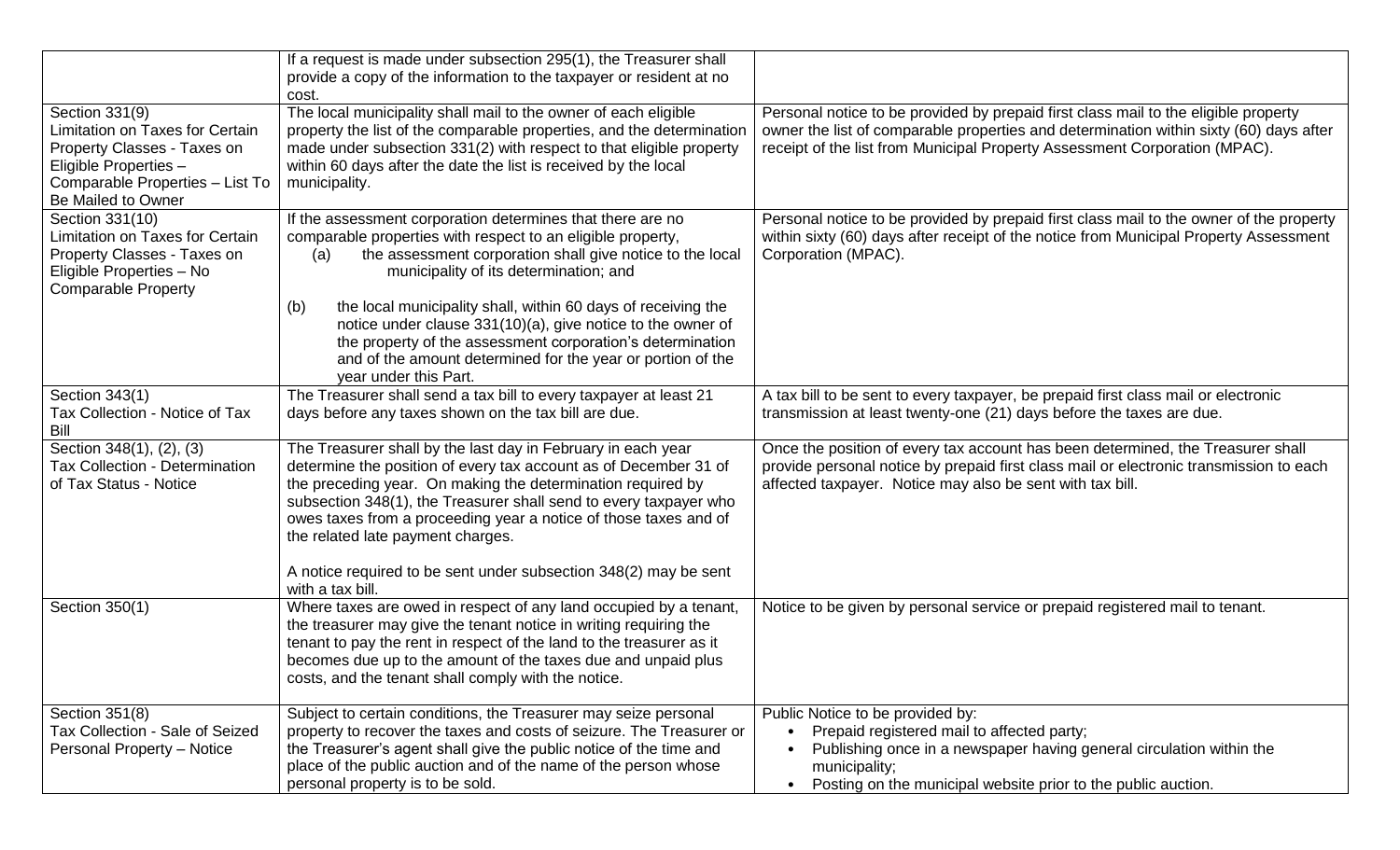| Section 356(1), (4), (5)<br>Tax Collection - Division into<br>Parcels - Meeting - Notice                                   | Upon application by the Treasurer or to the Treasurer by an owner<br>of land, the municipality may,<br>divide, for the purposes of this section, land which is<br>(a)<br>assessed in one block into two or more parcels if each<br>parcel is one that can be legally conveyed under the<br>Planning Act;<br>apportion the unpaid taxes on the land among the parcels,<br>(b)<br>in proportion to their relative value at the time the<br>(i)<br>assessment roll for the year in which the application<br>is made was returned, or<br>if council is of the opinion that an apportionment<br>(ii)<br>under subclause (i) is not appropriate due to special<br>circumstances, any other manner; and<br>direct what proportion of any part payment of taxes on the<br>(c)<br>land is to be applied to each of the parcels.<br>On or before September 30 of the year following the year in which<br>the application is made, Council shall:<br>hold a meeting at which the applicants and owners of<br>(a)<br>any part of the land may make representations to Council;<br>notify the applicants and owners of the meeting by mail<br>(b)<br>sent at least 14 days before the meeting; and<br>make its decision.<br>(c)<br>Within 14 days after making its decision, Council shall notify the | Personal notice to be provided by prepaid first class mail to the applicants and owner<br>at least fourteen (14) days prior to the meeting.<br>Council shall also notify the applicants and owners of said decision specifying the last<br>day for appealing the decision, within fourteen (14) days after making its decision by<br>prepaid first class mail. |
|----------------------------------------------------------------------------------------------------------------------------|------------------------------------------------------------------------------------------------------------------------------------------------------------------------------------------------------------------------------------------------------------------------------------------------------------------------------------------------------------------------------------------------------------------------------------------------------------------------------------------------------------------------------------------------------------------------------------------------------------------------------------------------------------------------------------------------------------------------------------------------------------------------------------------------------------------------------------------------------------------------------------------------------------------------------------------------------------------------------------------------------------------------------------------------------------------------------------------------------------------------------------------------------------------------------------------------------------------------------------------------------------------------------------------|----------------------------------------------------------------------------------------------------------------------------------------------------------------------------------------------------------------------------------------------------------------------------------------------------------------------------------------------------------------|
|                                                                                                                            | applicants and owners of the decision and specify the last day for<br>appealing the decision.                                                                                                                                                                                                                                                                                                                                                                                                                                                                                                                                                                                                                                                                                                                                                                                                                                                                                                                                                                                                                                                                                                                                                                                            |                                                                                                                                                                                                                                                                                                                                                                |
| Section 357(1), (5), (6)<br>Tax Collection - Cancellation,<br>Reduction, Refund of Taxes -<br>Meeting – Notice of Decision | Upon application to the Treasurer made in accordance with this<br>section, and subject to certain conditions, the municipality may<br>cancel, reduce or refund all or part of taxes levied on land in the<br>year in respect of which the application is made.<br>On or before September 30 of the year following the year in respect<br>of which the application is made, Council shall,                                                                                                                                                                                                                                                                                                                                                                                                                                                                                                                                                                                                                                                                                                                                                                                                                                                                                                | Personal notice to be provided by prepaid first class mail to applicants at least<br>fourteen (14) days prior to the meeting.<br>Council shall also notify the applicants of said decision specifying the last day for<br>appealing the decision, within fourteen (14) days after making its decision by prepaid<br>first class mail.                          |
|                                                                                                                            | (a)<br>hold a meeting at which the applicants may make<br>representations to Council;<br>notify the applicants of the meeting by mail sent at least<br>(b)<br>14 days before the meeting; and<br>make its decision.<br>(c)                                                                                                                                                                                                                                                                                                                                                                                                                                                                                                                                                                                                                                                                                                                                                                                                                                                                                                                                                                                                                                                               |                                                                                                                                                                                                                                                                                                                                                                |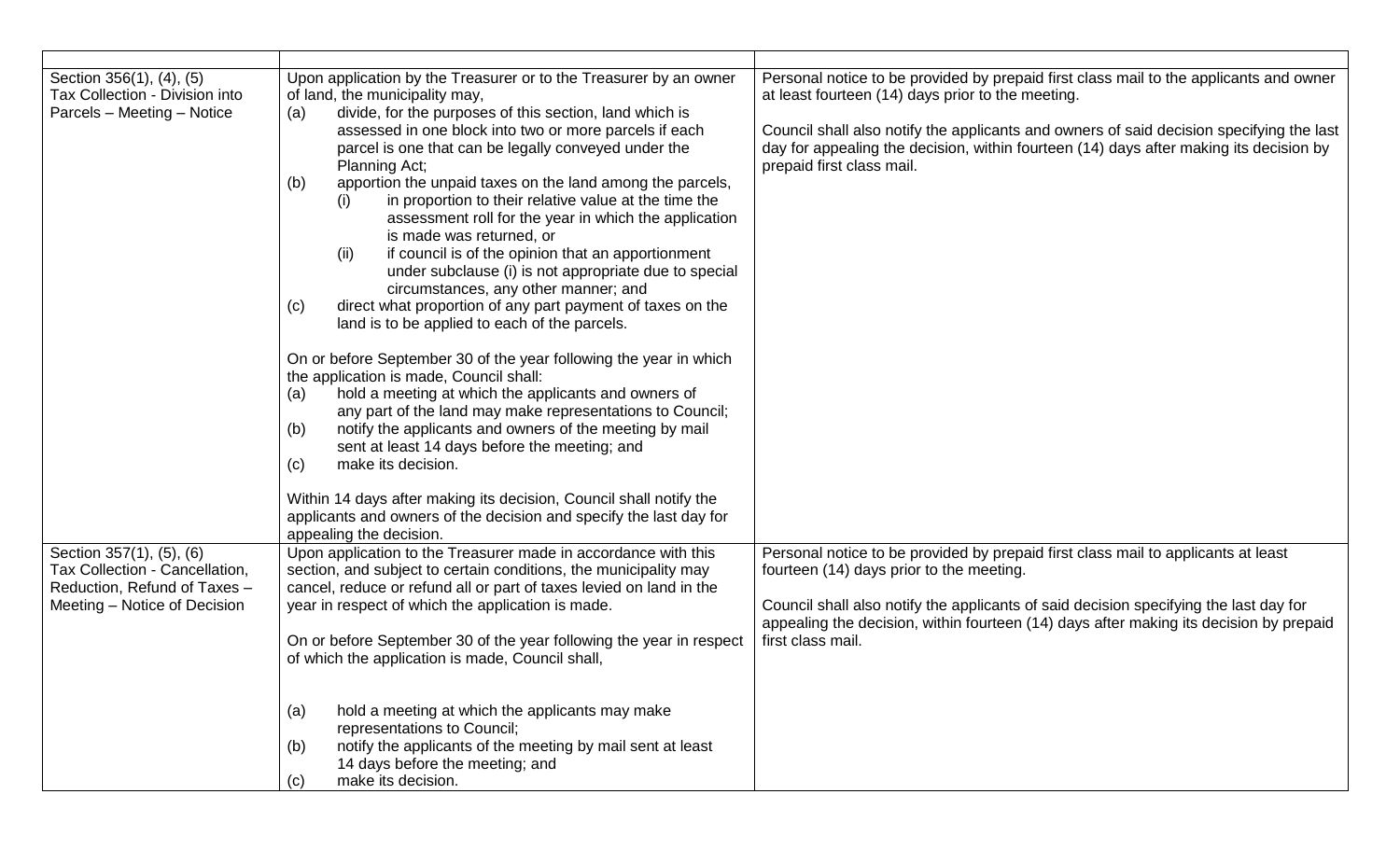|                                                                                                                                                       | Within 14 days after making its decision, Council shall notify the<br>applicants of the decision and specify the last day for appealing the<br>decision.                                                                                                                                                                                                                                                                                                                                                                                                                                                                                                                                                                                                                                                                                                                                                                                                                                                      |                                                                                                                                                                                                                                                                                                                                                                                                                                                                                                               |
|-------------------------------------------------------------------------------------------------------------------------------------------------------|---------------------------------------------------------------------------------------------------------------------------------------------------------------------------------------------------------------------------------------------------------------------------------------------------------------------------------------------------------------------------------------------------------------------------------------------------------------------------------------------------------------------------------------------------------------------------------------------------------------------------------------------------------------------------------------------------------------------------------------------------------------------------------------------------------------------------------------------------------------------------------------------------------------------------------------------------------------------------------------------------------------|---------------------------------------------------------------------------------------------------------------------------------------------------------------------------------------------------------------------------------------------------------------------------------------------------------------------------------------------------------------------------------------------------------------------------------------------------------------------------------------------------------------|
| Section 358(1), (9), (10), (13)<br>Tax Collection - Overcharges<br>Caused By a Gross or Manifest<br>Error - Meeting - Notice - Copy<br>to be Provided | Upon application to the Treasurer of a local municipality made in<br>accordance with this section, and subject to certain conditions, the<br>local municipality may cancel, reduce or refund all or part of the<br>taxes levied on land.<br>On or before September 30 of the year following the year in which<br>the application is made, Council shall,<br>hold a meeting at which the applicant may make<br>(a)<br>representations to Council;<br>notify the applicant of the meeting by mail sent at least<br>(b)<br>14 days before the meeting; and<br>make its decision.<br>(c)<br>Within 14 days after making its decision, council shall notify the<br>applicant of the decision.<br>The council shall forward to the registrar of the Assessment Review<br>Board and to the assessment corporation a certified copy of any by-                                                                                                                                                                        | Notice of meeting to be provided by prepaid first class mail to applicant at least<br>fourteen (14) days prior to the meeting.<br>Council shall also notify the applicant of the decision within fourteen (14) days after<br>making its decision. Said decision shall specify the last day for appealing the<br>decision.<br>A certified copy of the by-law passed under subsection 358(12) by prepaid first class<br>mail to the registrar of the Assessment Review Board and the assessment<br>corporation. |
| Section 359(1), (3), (4)<br>Tax Collection - Increase of<br>Taxes - Gross or<br>Manifest Error - Meeting -<br><b>Notice</b>                           | law passed under subsection 358(12).<br>Upon application made by the Treasurer of the local municipality, a<br>local municipality may increase the taxes levied on land in the year<br>in respect of which the application is made to the extent of any<br>undercharge caused by a gross or manifest error that is a clerical or<br>factual error, including the transposition of figures, a typographical<br>error or similar error, but not an error in judgement in assessing the<br>land.<br>Council shall,<br>hold a meeting at which the Treasurer and the person<br>(a)<br>in respect of whom the application is made may make<br>representations to Council;<br>notify the Treasurer and the person in respect of whom<br>(b)<br>the application is made of the meeting by mail sent at<br>least 14 days before the meeting; and<br>make its decision.<br>(c)<br>Within 14 days after making its decision, council shall notify the<br>Treasurer and the person in respect of whom the application is | Personal notice to be provided by prepaid first class mail to the person in respect of<br>whom the application is made and personal service to the Treasurer at least fourteen<br>(14) days prior to the meeting.<br>Council shall also notify the Treasurer and the person in respect of whom the<br>application is made of the decision within fourteen (14) days after making its decision.<br>Said decision shall specify the last day for appealing the decision.                                        |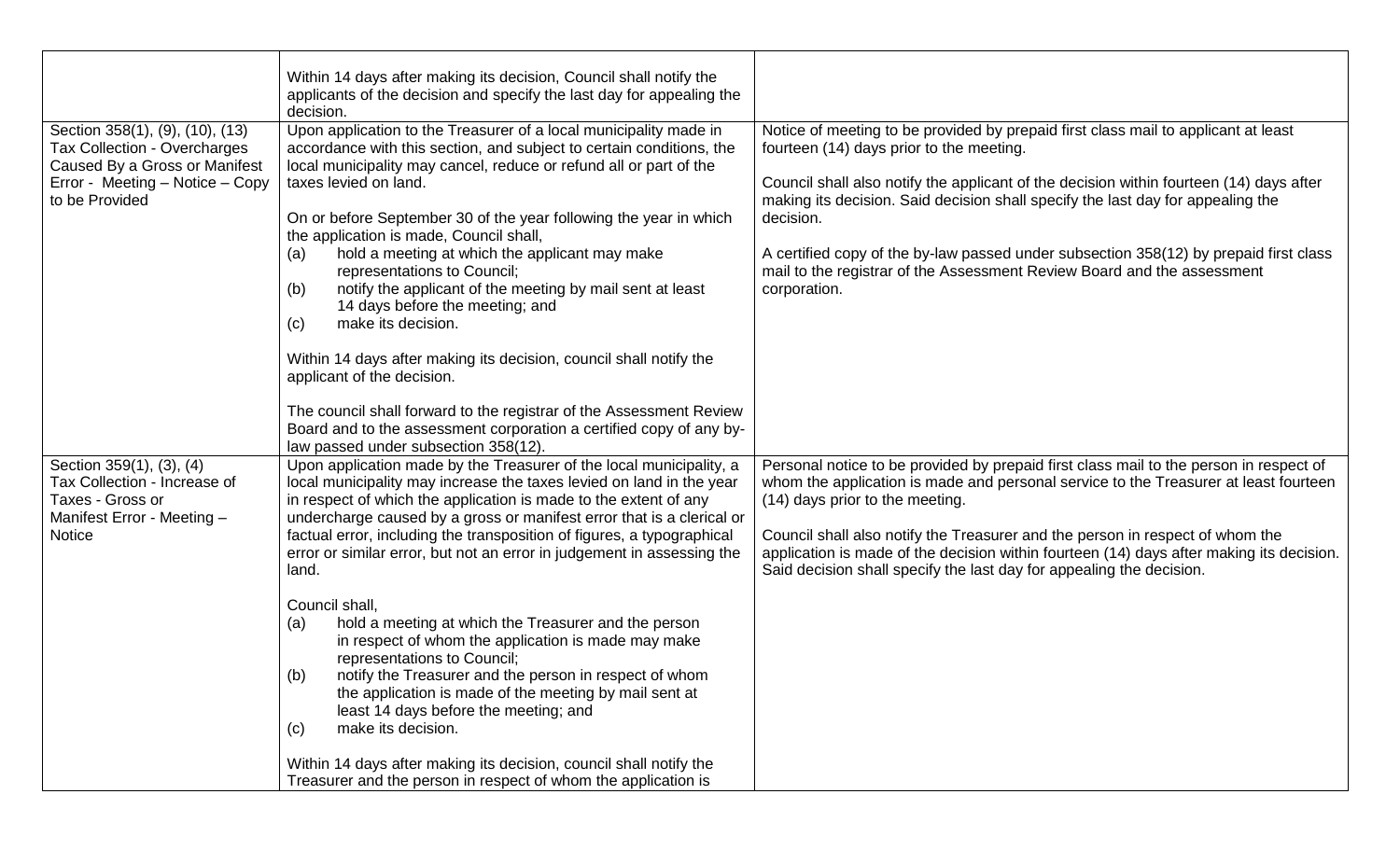|                                                                                                                                                      | made of the decision and specify the last day for appealing the<br>decision.                                                                                                                                                                                                                                                                                                                                                                                                                                                                                                                                                                                                                                                                                                                                                                                                                                                                                                                                                                                                                      |                                                                                                                                                                            |
|------------------------------------------------------------------------------------------------------------------------------------------------------|---------------------------------------------------------------------------------------------------------------------------------------------------------------------------------------------------------------------------------------------------------------------------------------------------------------------------------------------------------------------------------------------------------------------------------------------------------------------------------------------------------------------------------------------------------------------------------------------------------------------------------------------------------------------------------------------------------------------------------------------------------------------------------------------------------------------------------------------------------------------------------------------------------------------------------------------------------------------------------------------------------------------------------------------------------------------------------------------------|----------------------------------------------------------------------------------------------------------------------------------------------------------------------------|
| Section 365(1), (2)<br>Tax Collection - Cancellation,<br>reduction or refund of taxes -<br>Notice to Upper Tier Municipality                         | The Council, may, in any year, pass a by-law to provide for the<br>cancellation, reduction or refund of taxes levied for local municipal<br>and school purposes in the year by the Council in respect of an<br>eligible property of any person who makes an application in that<br>year to the municipality for that relief and whose taxes are<br>considered by the Council to be unduly burdensome, as defined in<br>the by-law.<br>If a lower-tier municipality has passed a by-law under subsection<br>365(1), it shall give notice of that fact to the upper-tier municipality.                                                                                                                                                                                                                                                                                                                                                                                                                                                                                                              | Notice shall be provided to the upper-tier municipality by prepaid first class mail or<br>electronic transmission.                                                         |
| Section 374(1), (2)<br>Sale of Land for Tax Arrears -<br><b>Tax Arrears Certificate - Notice</b><br>of Registration and Notice to<br>Spouse of Owner | Within 60 days after the registration of a tax arrears certificate, the<br>Treasurer shall send a notice of the registration of the certificate to<br>the following persons:<br>The assessed owner of the land.<br>1.<br>2.<br>Where the land is registered under the Land Titles Act,<br>every person appearing by the parcel register and by the<br>index of executions for the area in which the land is situate<br>to have an interest in the land on the day the tax arrears<br>certificate was registered, other than a person who has an<br>interest referred to in clause 379 (7.1) (a) or (b).<br>3.<br>Where the Registry Act applies to the land, every person<br>appearing by the abstract index and by the index of<br>executions for the area in which the land is situate to have<br>an interest in the land on the day the tax arrears certificate<br>was registered, other than a person who has an interest<br>referred to in clause $379(7.1)$ (a) or (b).<br>Where the assessed owner of the land is shown as the<br>4.<br>Crown as a result of an escheat or forfeiture, to, | Notice of registration of tax arrears certificate to be provided by prepaid first class<br>mail within sixty (60) days after registration to parties specified in the Act. |
|                                                                                                                                                      | every person who is named, as a director or officer<br>of the corporation whose dissolution resulted in the<br>Crown becoming the assessed owner, in the most<br>recent notice or return filed under the Corporations<br>Information Act or in the corporation's articles or<br>letters patent, whichever was most current as of the<br>day before the dissolution, and<br>the Minister responsible for the administration of the<br>Ш.                                                                                                                                                                                                                                                                                                                                                                                                                                                                                                                                                                                                                                                           |                                                                                                                                                                            |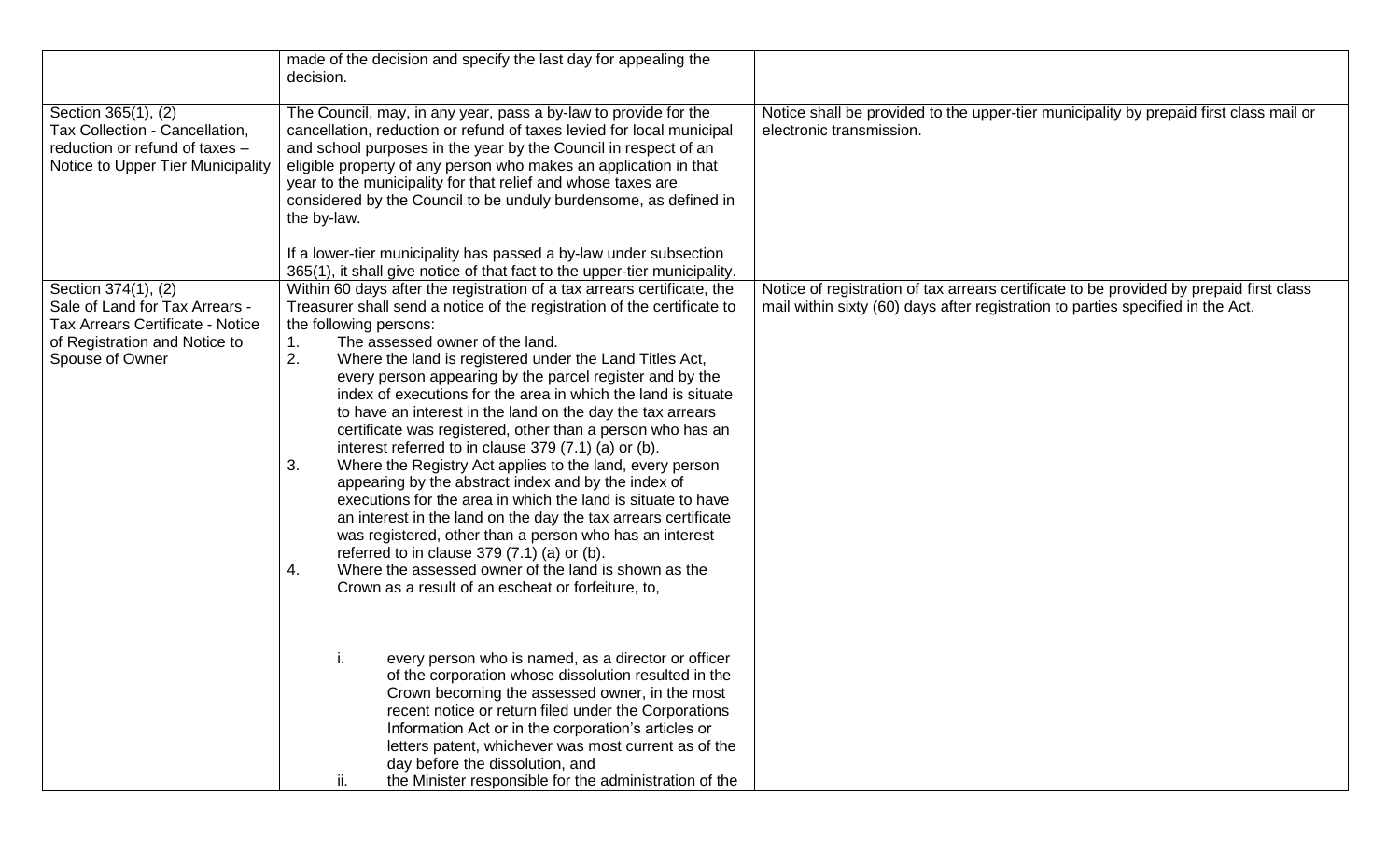|                                                                                                               | Forfeited Corporate Property Act, 2015.<br>5.<br>Where the treasurer is aware that the corporation that is<br>shown as the assessed owner of the land is dissolved, to<br>the Minister responsible for the administration of the<br>Forfeited Corporate Property Act, 2015.<br>The Public Guardian and Trustee, if the Public Guardian and<br>6.<br>Trustee has registered a notice or other document on title to<br>the land.<br>If a notice is sent under this section to a person appearing by the<br>records of the land registry office to be the owner of the land, a<br>notice shall also be sent to the spouse of that person. |                                                                                                                                                                                                                                                   |
|---------------------------------------------------------------------------------------------------------------|----------------------------------------------------------------------------------------------------------------------------------------------------------------------------------------------------------------------------------------------------------------------------------------------------------------------------------------------------------------------------------------------------------------------------------------------------------------------------------------------------------------------------------------------------------------------------------------------------------------------------------------|---------------------------------------------------------------------------------------------------------------------------------------------------------------------------------------------------------------------------------------------------|
| 379(1), (2)<br>Sale of Land for Tax Arrears -<br><b>Public Sale - Advertisement</b>                           | If the cancellation price remains unpaid 280 days after the day the<br>tax arrears certificate is registered, the Treasurer, within 30 days<br>after the expiry of the 280 day period, shall send to the persons<br>entitled to receive notice under Section 374 a final notice that the<br>land will be advertised for public sale unless the cancellation price<br>is paid before the end of the one-year period following the date of<br>the registration of the tax arrears certificate.                                                                                                                                           | Final notice that land will be advertised for public sale to be given by prepaid<br>registered mail to persons entitled to receive notice within 30 days after the expiry of<br>the 280 day period.                                               |
|                                                                                                               | If, at the end of the one-year period following the date of the<br>registration of the tax arrears certificate registered under section<br>373, the cancellation price remains unpaid and there is no<br>subsisting extension agreement, the land shall be offered for public<br>sale by public auction or public tender, as the Treasurer shall<br>decide, and the Treasurer shall immediately,<br>make a statutory declaration stating the names and<br>(a)<br>addresses of the persons to whom notice was sent under<br>subsection (1); and<br>advertise the land for sale in accordance with the<br>(b)<br>regulations.            | Public notice to be provided by:<br>Publishing once in The Ontario Gazette;<br>Publishing once a week for four (4) consecutive weeks in a newspaper having<br>general circulation within the municipality<br>By posting on the municipal website. |
| Section 380(3)<br>Sale of Land for Tax Arrears -<br>Application of Proceeds - Notice<br>of Payment into Court | Within 60 days after making a payment into court under subsection<br>380(2), the Treasurer shall send a copy of the statement to the<br>following persons:<br>The person who was the assessed owner of the land<br>1.<br>immediately before the registration of the tax deed.<br>2.<br>Where the land is registered under the Land Titles Act,<br>every person appearing by the parcel register and by the<br>index of executions for the area in which the land is situate<br>to have an interest in the land immediately before the<br>registration of the tax deed, other than a person who has an                                  | Copy of statement to be sent sixty (60) days after payment into court to the Public<br>Guardian and Trustee by prepaid first class mail and to those persons as required by<br>the Act by prepaid registered mail.                                |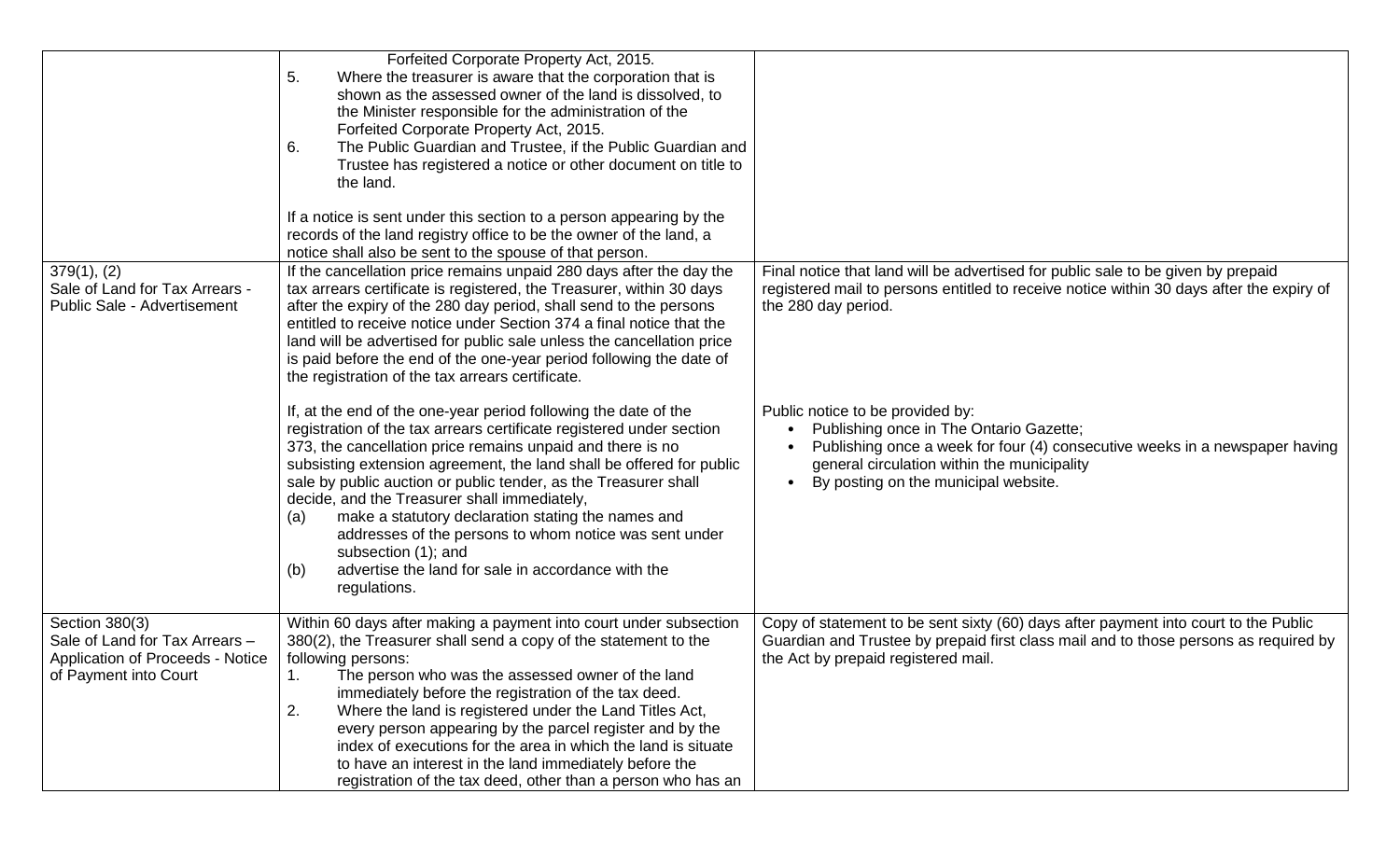|                                                                                                | interest referred to in clause 379 (7.1) (a) or (b).<br>3.<br>Where the Registry Act applies to the land, every person<br>appearing by the abstract index and by the index of<br>executions for the area in which the land is situate to have<br>an interest in the land immediately before the registration of<br>the tax deed, other than a person who has an interest<br>referred to in clause $379(7.1)$ (a) or (b).<br>The Minister responsible for the administration of the<br>4.<br>Forfeited Corporate Property Act, 2015.<br>5.<br>The Public Guardian and Trustee<br>If a copy of the statement is sent under this section to a person<br>appearing by the records of the land registry office to be the owner<br>of the land, a copy of the statement shall also be sent to the spouse |                                                                                                                                                                                                                                                                                                                                                                                                                                                                                                                                                                                                                                                                                                                                                                                                                                                                                                                                                                                 |
|------------------------------------------------------------------------------------------------|----------------------------------------------------------------------------------------------------------------------------------------------------------------------------------------------------------------------------------------------------------------------------------------------------------------------------------------------------------------------------------------------------------------------------------------------------------------------------------------------------------------------------------------------------------------------------------------------------------------------------------------------------------------------------------------------------------------------------------------------------------------------------------------------------|---------------------------------------------------------------------------------------------------------------------------------------------------------------------------------------------------------------------------------------------------------------------------------------------------------------------------------------------------------------------------------------------------------------------------------------------------------------------------------------------------------------------------------------------------------------------------------------------------------------------------------------------------------------------------------------------------------------------------------------------------------------------------------------------------------------------------------------------------------------------------------------------------------------------------------------------------------------------------------|
| Section 400(f)<br>Fees and Charges -<br>Regulations<br>Section 402(1)<br>Debt and Investment - | of that person.<br>The Minister may make regulations providing for any matters which,<br>in the opinion of the Minister, are necessary or desirable for the<br>purposes of this Part, including,<br>requiring a municipality or local board to give the prescribed<br>(f)<br>notice of its intention to pass a by-law imposing the fees and<br>charges which have priority lien status under clause 400(d)<br>which are added to the tax roll, to the prescribed persons in<br>the manner and form and at the times prescribed.<br>Upon receipt of an application of a municipality to incur a debt, the<br>Local Planning Appeal Tribunal may direct the municipality to give                                                                                                                     | Notice of intent to pass a By-Law to be provided in the manner and form and at the<br>times as prescribed by the Minister.<br>Public Notice to be provided at least once during the seven (7) days prior to the<br>passing of the by-law by:<br>• Posting on the municipal website.<br>Notice of Debt to be provided to such persons and in such manner as determined by<br>the Tribunal.                                                                                                                                                                                                                                                                                                                                                                                                                                                                                                                                                                                       |
| <b>Application - Notice</b>                                                                    | notice of the application to such persons and in such manner as the<br>Tribunal determines.                                                                                                                                                                                                                                                                                                                                                                                                                                                                                                                                                                                                                                                                                                        |                                                                                                                                                                                                                                                                                                                                                                                                                                                                                                                                                                                                                                                                                                                                                                                                                                                                                                                                                                                 |
| Section 435(2)<br>Powers of Entry - Conditions<br>Governing Powers of Entry -<br><b>Notice</b> | Notice of the proposed entry shall be provided to the occupier of the<br>land, except,<br>where the entry is authorized under section 436, clause<br>(i)<br>437(a) or (e) or section 439<br>where the entry is authorized under section 438 in respect<br>(ii)<br>of a premises other than a room or place actually used as a<br>dwelling,<br>where entry is authorized onto land under section 62,<br>(iii)<br>87 or 97 or Part XI, or<br>(iv)<br>where the delay necessary to give notice of the entry<br>would result in an immediate danger to the health or<br>safety of any person.                                                                                                                                                                                                          | Notice to inform the occupier of the land to be provided at least one (1) day prior to<br>entry by personal service or prepaid first class mail or by posting the notice on the<br>land in a conspicuous place. Notice must be given by personal service in the<br>circumstances identified in 435(2) of the Act.<br>The notice must satisfy the following requirements:<br>The notice must be given to the occupier of the land in respect of which the<br>1.<br>power of entry will be exercised.<br>The notice must be given within a reasonable time before the power of entry<br>2.<br>is exercised.<br>3.<br>The notice must be given by personal service in the case of a proposed<br>exercise of a power of entry under section 79, 80 or 446 in respect of a room<br>or place actually used as a dwelling.<br>In the case of a proposed exercise of a power of entry other than one<br>4.<br>described in paragraph 3, the notice must be given by personal service or |